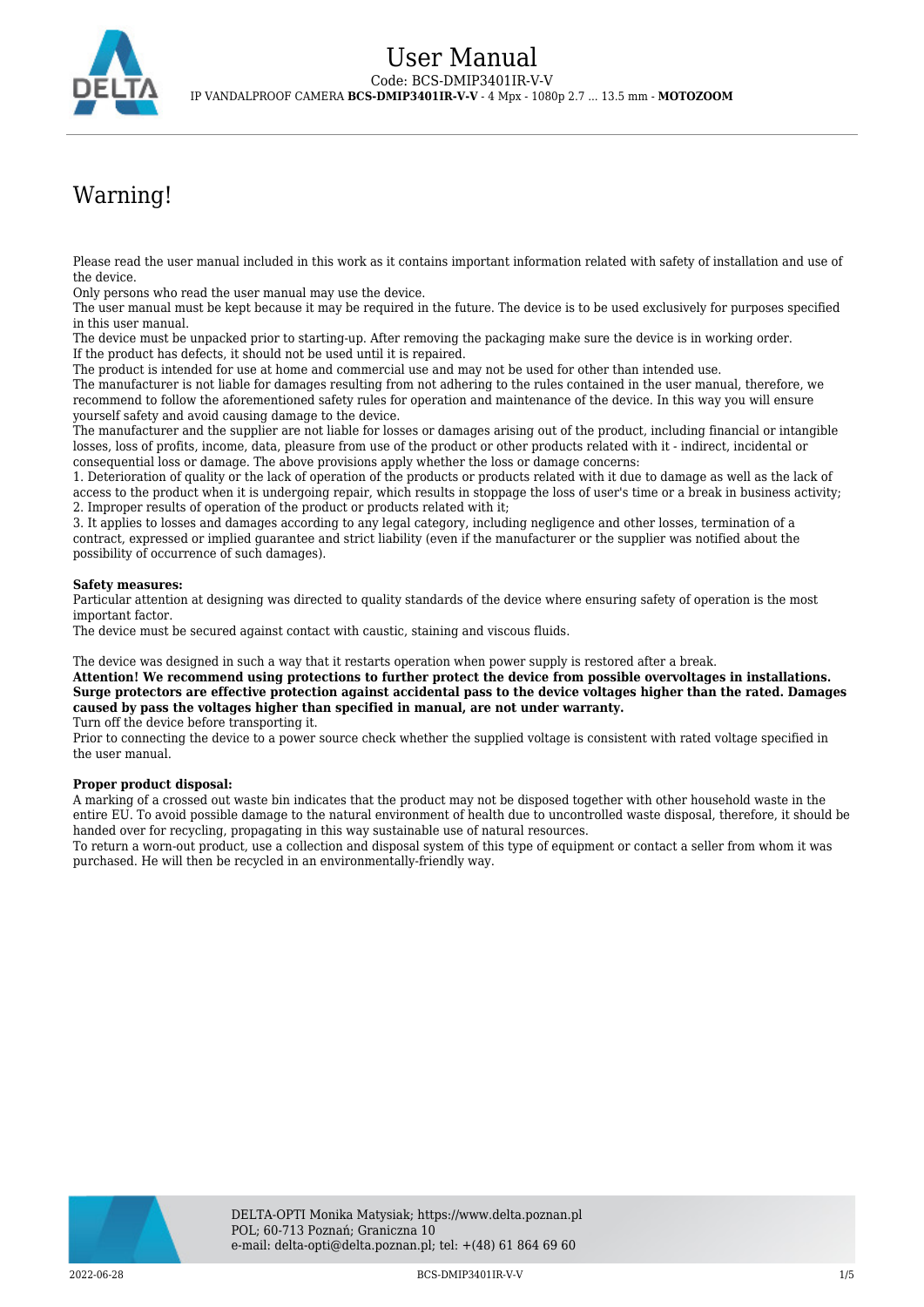

## User Manual Code: BCS-DMIP3401IR-V-V IP VANDALPROOF CAMERA **BCS-DMIP3401IR-V-V** - 4 Mpx - 1080p 2.7 ... 13.5 mm - **MOTOZOOM**

IP camera with efficient H.264 / H.265 image compression algorithm for clear and smooth video streaming at maximal resolution of 4 MPx. Due to above it is perfect solution for surveillance systems requiring persons or vehicles recognition.

The used motozoom lens with 2.7 ... 13.5 mm focal length allows to remote view angle adjustment. The range of IR illumination according to the manufacturer data, depends on outer conditions (visibility - air transparency, environment, wall colors ie. scene reflectance).

PoE powering possibility, compatible with the 802.3af standard makes the device more universal and easier to install.



| Standard:                 | TCP/IP                                                                                                                                                                             |
|---------------------------|------------------------------------------------------------------------------------------------------------------------------------------------------------------------------------|
| Sensor:                   | 1/3 " Progressive Scan CMOS                                                                                                                                                        |
| Matrix size:              | 4 Mpx                                                                                                                                                                              |
| Resolution:               | 2688 x 1520 - 4 Mpx,<br>2560 x 1440 - 3.7 Mpx,<br>2304 x 1296 3 Mpx,<br>1920 x 1080 - 1080p,<br>1280 x 960 - 1.3 Mpx<br>1280 x 720 - 720p                                          |
| Lens:                     | 2.7  13.5 mm - Motozoom                                                                                                                                                            |
| View angle:               | $\cdot$ 104 °  27 ° (manufacturer data)<br>$\cdot$ 97 °  27 ° (our tests result)                                                                                                   |
| S/N ratio:                | $> 50$ dB                                                                                                                                                                          |
| Range of IR illumination: | 40 m                                                                                                                                                                               |
| RS-485 interface:         |                                                                                                                                                                                    |
| Memory card slot:         | Micro SD memory cards up to 256GB support (possible local recording)                                                                                                               |
| Image compression method: | H.265+/H.265/H.264+/H.264/MJPEG                                                                                                                                                    |
| Alarm inputs / outputs:   |                                                                                                                                                                                    |
| Audio:                    |                                                                                                                                                                                    |
| Network interface:        | 10/100 Base-T (RJ-45)                                                                                                                                                              |
| Network protocols:        | IPv4/IPv6, HTTP, HTTPS, TCP, UDP, ARP, RTP, RTSP, RTCP, RTMP, SMTP, FTP,<br>SFTP, DHCP, DNS, DDNS, QoS, UPnP, NTP, Multicast, ICMP, IGMP, SNMP, NFS,<br>PPPoE IEEE 802.1x, Bonjour |



DELTA-OPTI Monika Matysiak; https://www.delta.poznan.pl POL; 60-713 Poznań; Graniczna 10 e-mail: delta-opti@delta.poznan.pl; tel: +(48) 61 864 69 60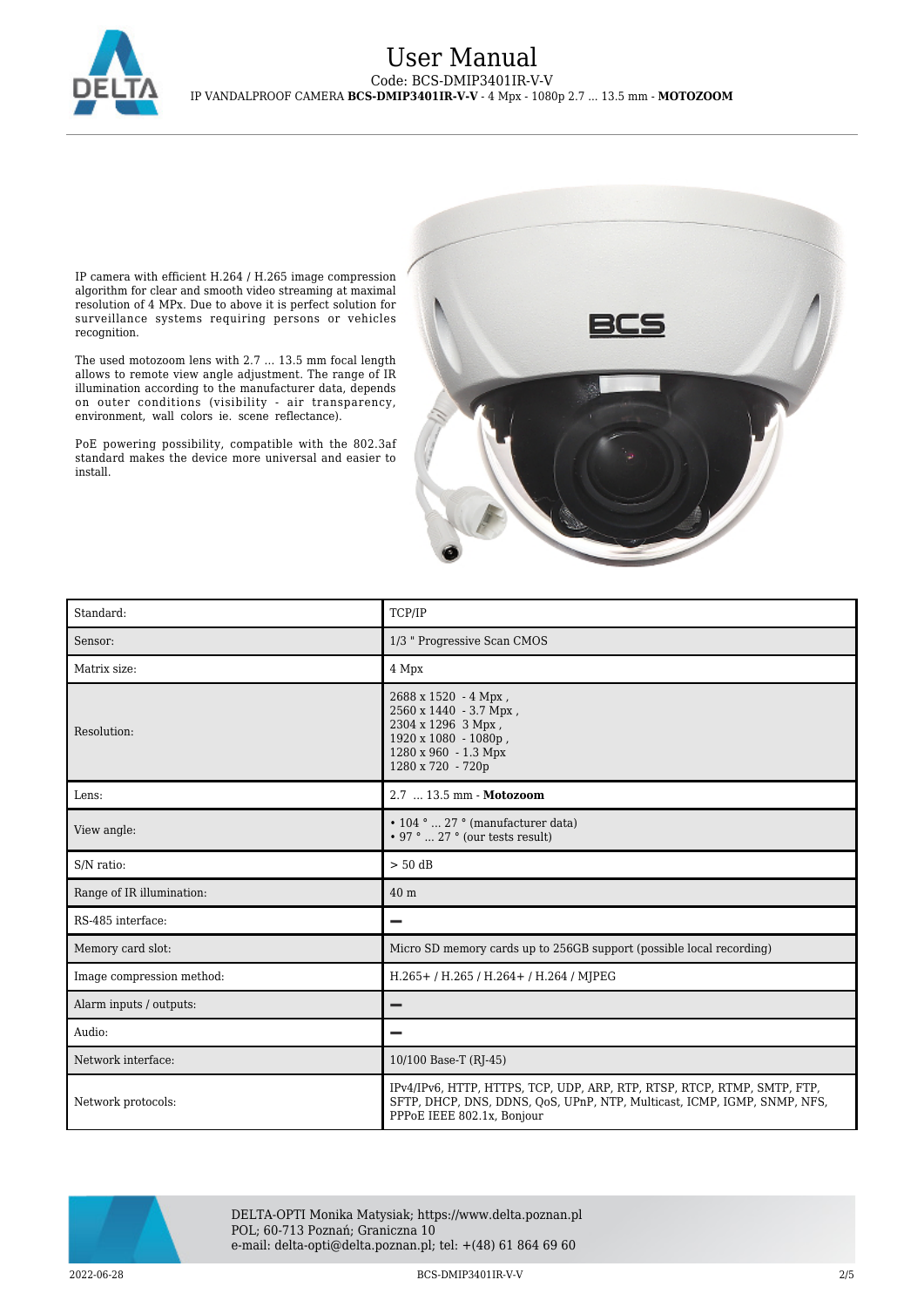

# User Manual Code: BCS-DMIP3401IR-V-V IP VANDALPROOF CAMERA **BCS-DMIP3401IR-V-V** - 4 Mpx - 1080p 2.7 ... 13.5 mm - **MOTOZOOM**

| <b>WEB Server:</b>             | Built-in, Web Viewer                                                                                                                                                                                                                                                                                                                                                                                                                                                                                           |
|--------------------------------|----------------------------------------------------------------------------------------------------------------------------------------------------------------------------------------------------------------------------------------------------------------------------------------------------------------------------------------------------------------------------------------------------------------------------------------------------------------------------------------------------------------|
| Max. number of on-line users:  | 20                                                                                                                                                                                                                                                                                                                                                                                                                                                                                                             |
| ONVIF:                         | 19.06                                                                                                                                                                                                                                                                                                                                                                                                                                                                                                          |
| Main stream frame rate:        | 20 fps @ 4 Mpx<br>25 fps @ 3.7 Mpx                                                                                                                                                                                                                                                                                                                                                                                                                                                                             |
| Mobile phones support:         | Port no.: 37777 or access by a cloud (P2P)<br>• Android: Free application BCS Manager<br>• iOS (iPhone): Free application <b>BCS Manager</b>                                                                                                                                                                                                                                                                                                                                                                   |
| Default IP address:            | 192.168.1.108                                                                                                                                                                                                                                                                                                                                                                                                                                                                                                  |
| Default admin user / password: | $admin / -$<br>The administrator password should be set at the first start                                                                                                                                                                                                                                                                                                                                                                                                                                     |
| Web browser access ports:      | 80, 37777                                                                                                                                                                                                                                                                                                                                                                                                                                                                                                      |
| PC client access ports:        | 37777                                                                                                                                                                                                                                                                                                                                                                                                                                                                                                          |
| Mobile client access ports:    | 37777                                                                                                                                                                                                                                                                                                                                                                                                                                                                                                          |
| Port ONVIF:                    | 80                                                                                                                                                                                                                                                                                                                                                                                                                                                                                                             |
| RTSP URL:                      | rtsp://admin:hasło@192.168.1.108:554/cam/realmonitor?channel=1&subtype=0 -<br>Main stream<br>rtsp://admin.hasho@192.168.1.108:554/cam/realmonitor?channel=1&subtype=1 - Sub<br>stream                                                                                                                                                                                                                                                                                                                          |
| Main features:                 | • Motozoom lens - Controlling from browser, NVR or software<br>• WDR - 120 dB - Wide Dynamic Range<br>• 3D-DNR - Digital Noise Reduction<br>• ROI - improve the quality of selected parts of image<br>• ICR - Movable InfraRed filter<br>• BLC - configurable Back Light Compensation<br>• HLC - High Light Compensation (spot)<br>• Day/night mode<br>• Motion Detection<br>• Configurable Privacy Zones<br>• Mirror - Mirror image<br>• Intelligent Image Analysis : intrusion, crossing the line (tripwire) |
| Power supply:                  | • PoE (802.3af),<br>• 12 V DC / 540 mA                                                                                                                                                                                                                                                                                                                                                                                                                                                                         |
| Power consumption:             | $\leq 6.5$ W                                                                                                                                                                                                                                                                                                                                                                                                                                                                                                   |
| Housing:                       | Dome - Metal                                                                                                                                                                                                                                                                                                                                                                                                                                                                                                   |
| Color:                         | White                                                                                                                                                                                                                                                                                                                                                                                                                                                                                                          |
| "Index of Protection":         | IP67                                                                                                                                                                                                                                                                                                                                                                                                                                                                                                           |
| Vandal-proof:                  | IK10                                                                                                                                                                                                                                                                                                                                                                                                                                                                                                           |
| Operation temp:                | -30 °C $\ldots$ 60 °C                                                                                                                                                                                                                                                                                                                                                                                                                                                                                          |
| Weight:                        | $0.45$ kg                                                                                                                                                                                                                                                                                                                                                                                                                                                                                                      |
| Dimensions:                    | Ø 122 x 89 mm                                                                                                                                                                                                                                                                                                                                                                                                                                                                                                  |
| Supported languages:           | Polish, English                                                                                                                                                                                                                                                                                                                                                                                                                                                                                                |
| Manufacturer / Brand:          | <b>BCS</b>                                                                                                                                                                                                                                                                                                                                                                                                                                                                                                     |

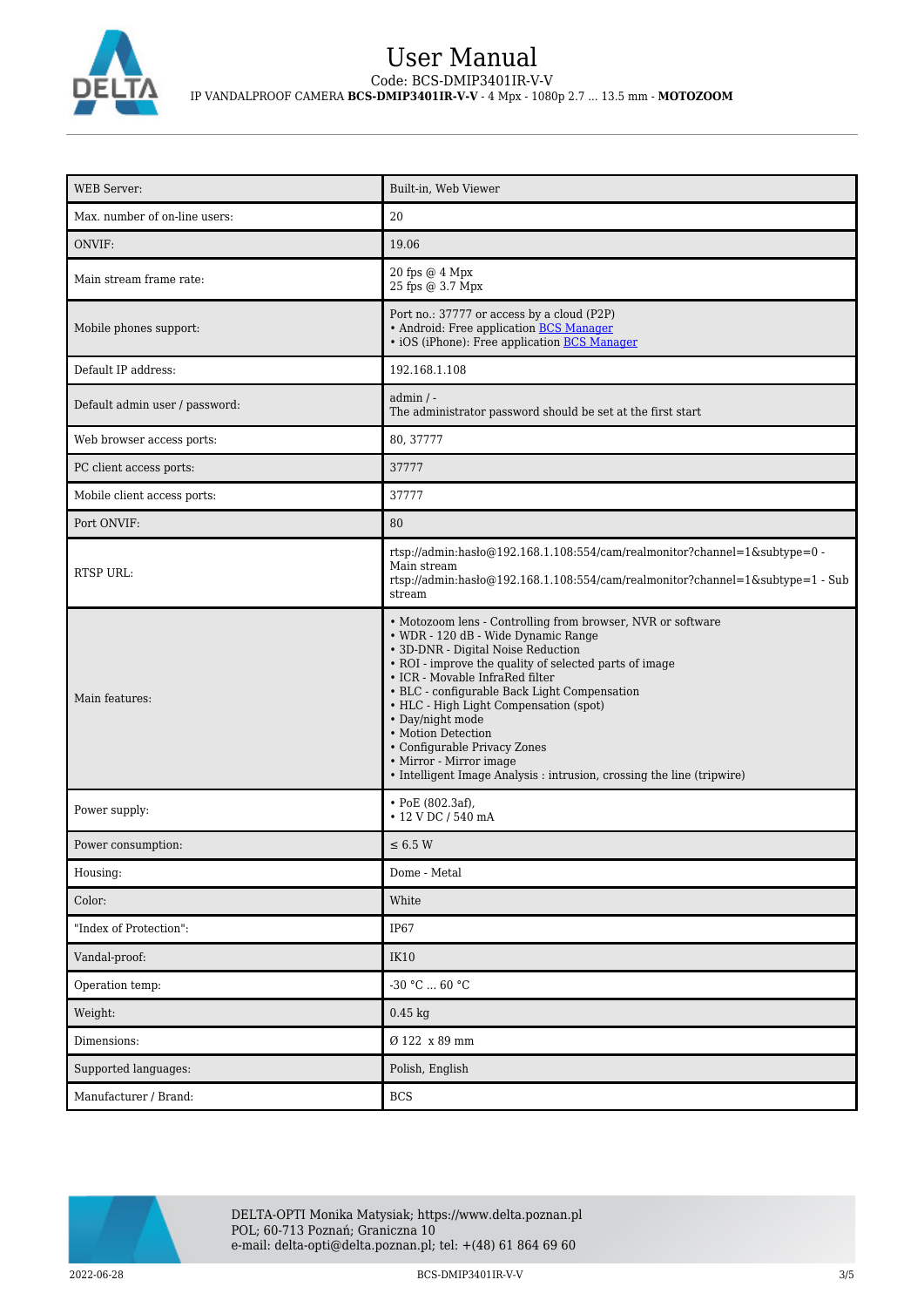

## User Manual Code: BCS-DMIP3401IR-V-V IP VANDALPROOF CAMERA **BCS-DMIP3401IR-V-V** - 4 Mpx - 1080p 2.7 ... 13.5 mm - **MOTOZOOM**

Guarantee: **3 years**

Camera view after remove the Dome cover:



Memory card slot:



Mounting side view:



DELTA-OPTI Monika Matysiak; https://www.delta.poznan.pl POL; 60-713 Poznań; Graniczna 10 e-mail: delta-opti@delta.poznan.pl; tel: +(48) 61 864 69 60

2022-06-28 BCS-DMIP3401IR-V-V 4/5